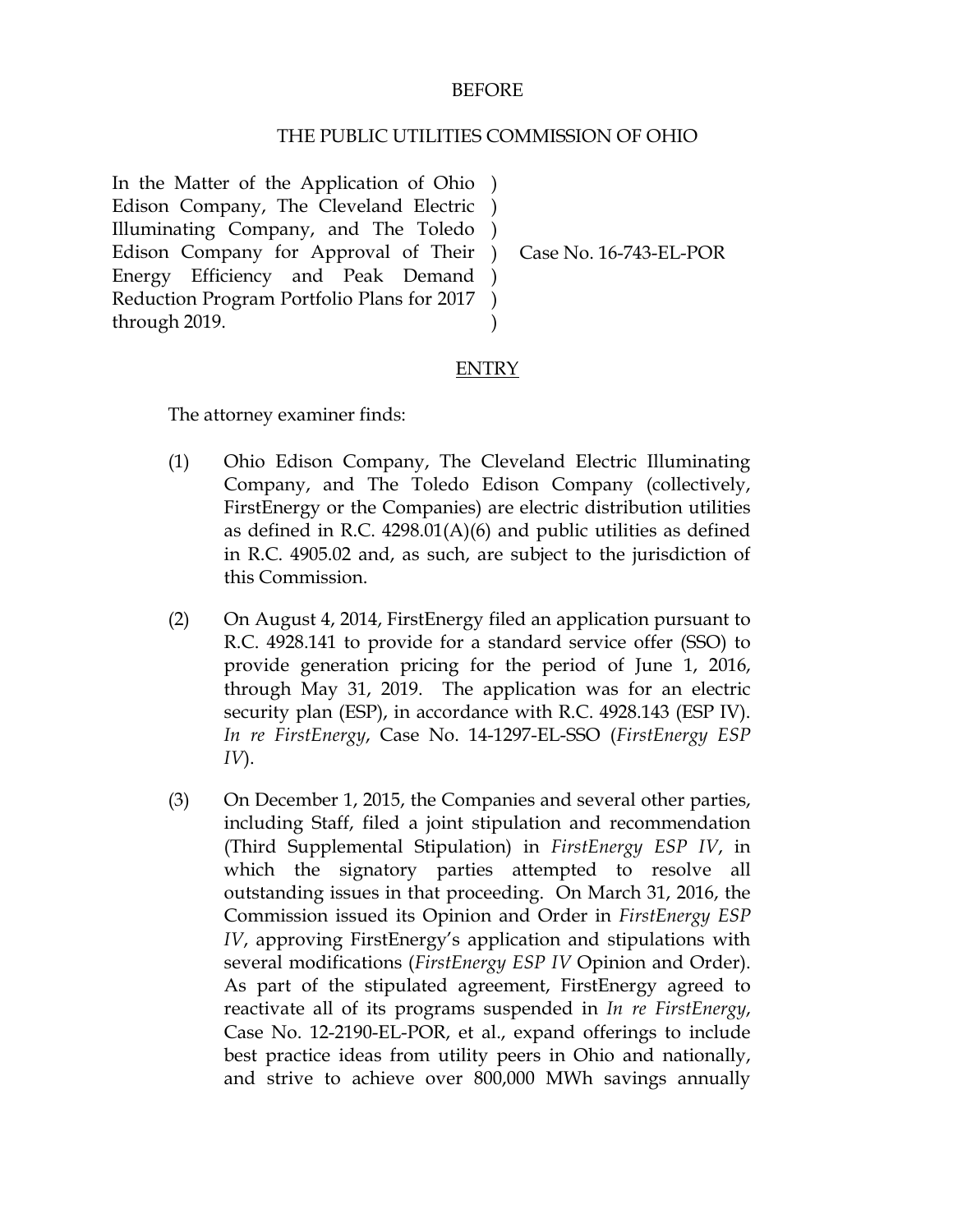subject to customer opt-outs (Third Supplemental Stipulation at 11).

(4) On April 15, 2016, FirstEnergy filed an application for the approval of its energy efficiency and peak demand reduction program portfolio plans for 2017 through 2019 in the above captioned case, pursuant to the terms of the Third Supplemental Stipulation, the *FirstEnergy ESP IV* Opinion and Order, R.C. 4928.66, and Ohio Adm.Code 4901:1-39-04, -05, -06, -07. In addition, FirstEnergy filed testimony in support of the application.

The Companies' application contains a proposed procedural schedule including a suggested deadline of May 30, 2016, for objections to the application and a suggested range of start dates for the evidentiary hearing. Additionally, FirstEnergy requests that a Commission order be issued by September 30, 2016, in order to avoid any potential delay in implementing the plans on January 1, 2017.

- (5) Thereafter, on April 29, 2016, the Ohio Consumers' Counsel (OCC) filed a limited objection to FirstEnergy's proposed procedural schedule. In its limited objection, OCC asserts that FirstEnergy's proposed procedural schedule provides for a 45 day period from the date the application was filed for parties to file objections to the application. OCC notes that, in accordance with Ohio Adm.Code 4901:1-39-04(D), parties are normally afforded a 60-day period for the filing of objections, subject to any modifications by the Commission. Additionally, OCC argues that FirstEnergy's proposed portfolio plans are large and complex and require more time for examination than FirstEnergy has allotted in its proposed procedural schedule, in order to provide a more thorough and robust record for the Commission's consideration. Moreover, OCC argues that FirstEnergy will not be burdened by providing 60 days for the filing of objections.
- (6) Ohio Adm.Code Chapter 4901:1-39 provides that the Commission establish a procedural schedule for energy efficiency and peak demand reduction program portfolio plans. Accordingly, to assist interested persons in understanding the applications filed by FirstEnergy, a technical conference shall be held on May 9, 2016, at 10:00 a.m., at the offices of the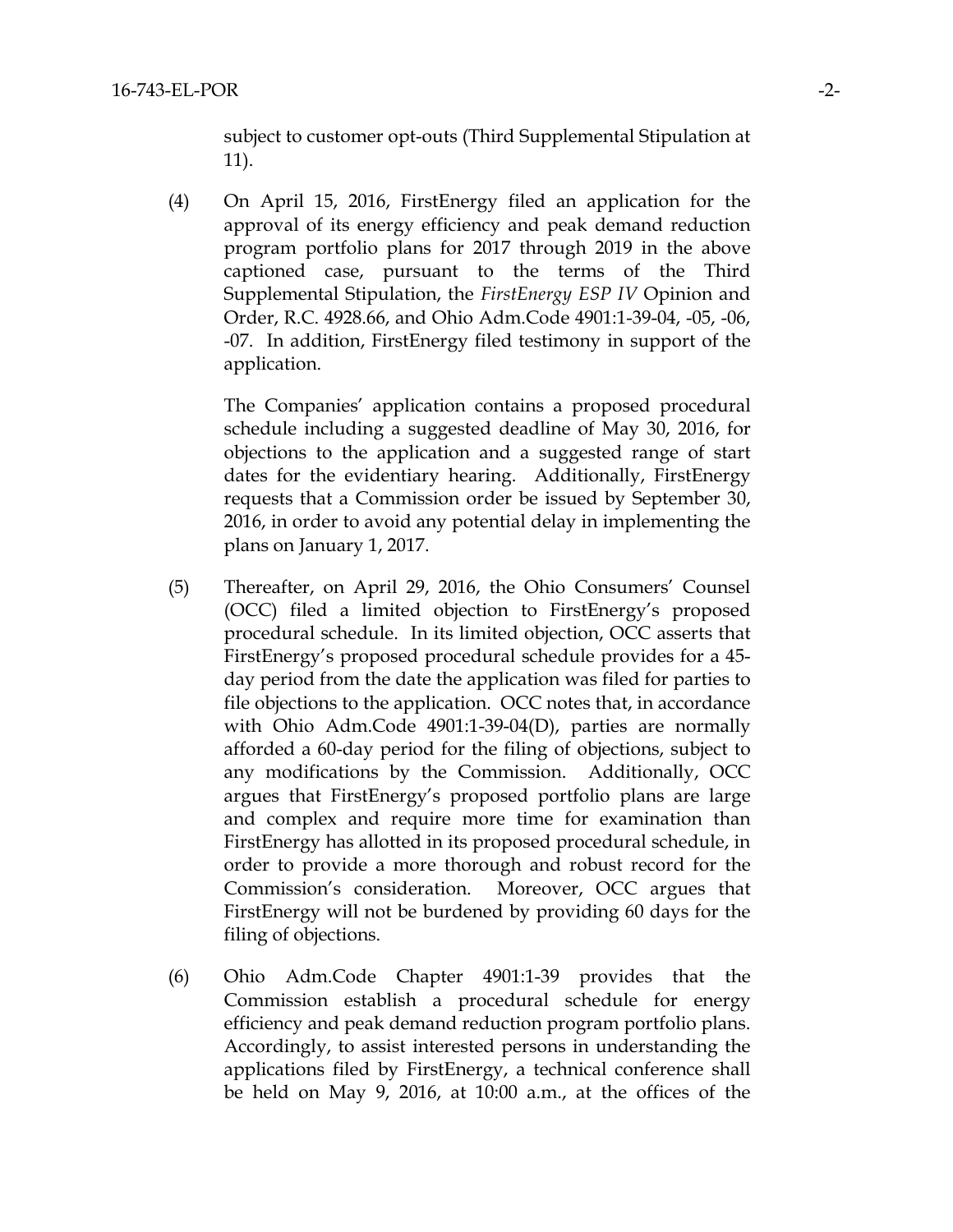Commission, 180 East Broad Street, 11th Floor, Hearing Room 11-B, Columbus, Ohio.

(7) The attorney examiner notes that all other deadlines for this proceeding shall be established by subsequent entry.

It is, therefore,

ORDERED, That the technical conference be scheduled in accordance with Finding (6). It is, further,

ORDERED, That a copy of this Entry be served upon all parties of record.

## THE PUBLIC UTILITIES COMMISSION OF OHIO

/s/ Megan Addison

By: Megan Addison Attorney Examiner

jrj/vrm